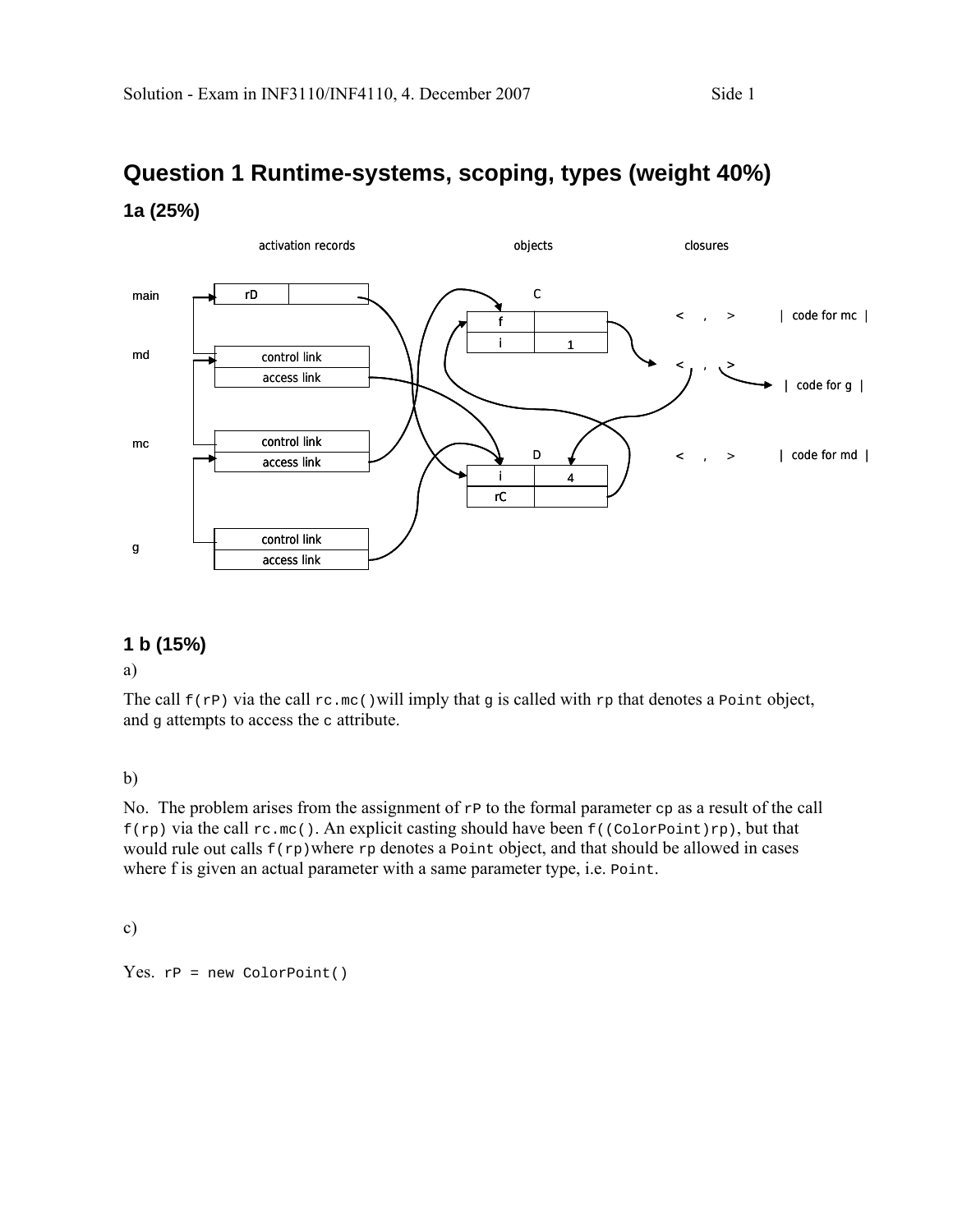# **Question 2 ML (weight 40%)**

#### **2a Type inference (15%)**

#### **a)**

The function f1 takes two lists as input and returns a list of pairs with corresponding elements. (Extra: The function will fail if the lists are of different lengths.) (The function is also known as the zip function)

**b)** 

The type of fl is 'a list \* 'b list ->  $('a * 'b)$  list

The input  $x:xs$  and  $y:ys$  are lists, which we see by the  $\cdots$  operator (and the [] in the second clause). We call the types of the two arguments 'a list and 'b list . The output is also a list, which we see by the  $\cdot:$  operator(or the []) in the right hand side. By the first clause we see that it must be a list of pairs (2-tuples). The type of the first member of the pair must match the type of the elements in the first input list  $(\alpha)$  and the second must match the type of the elements in the second list ( $\Delta$ ). Hence the output of the function is a value of type ( $\Delta$ \* $\Delta$ ) list.

**c)** 

The type is  $(\alpha \rightarrow \text{int})^*$   $\alpha \rightarrow \text{int}$ 

1. Assign types to the subexpressions in the tree, using variables (r,s,t, etc. ) where the type is unknown.



2. generate a set of constraints on the types (using the rules for abstraction and application):

$$
r = s \rightarrow t
$$
  
int  $\rightarrow$  int = t  $\rightarrow$  u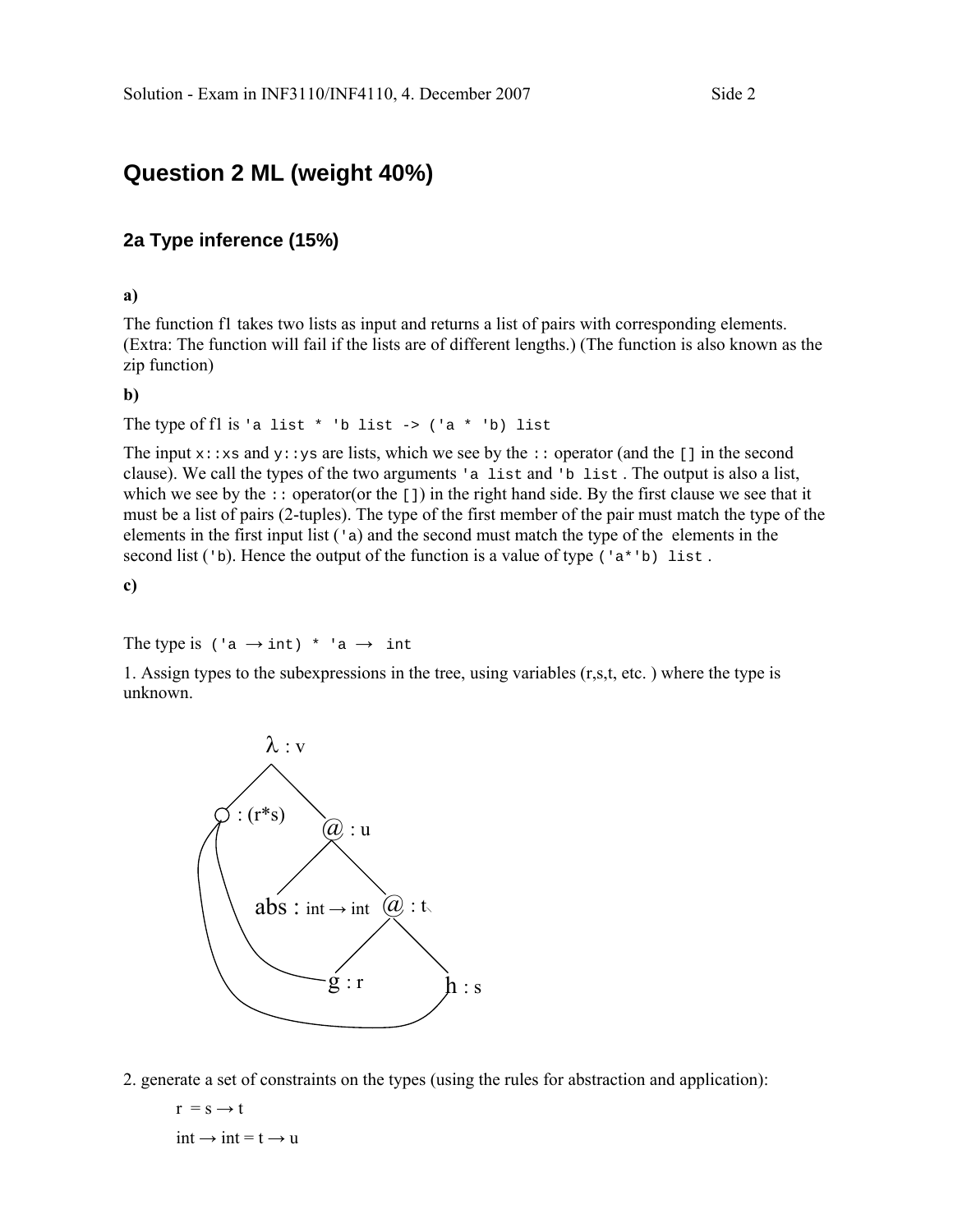$v = r * s \rightarrow u$ 

3. Solve the constraints by unification/substitution

1. int  $\rightarrow$  int = t  $\rightarrow$  u => t=int, u=int 2.  $r = s \rightarrow t$   $\Rightarrow$   $r = s \rightarrow int (by 1.)$ 3.  $v = r * s \rightarrow u$   $\Rightarrow$   $v = (s \rightarrow int) * s \rightarrow int (by 1 and 2)$ 

Use 'a for s and the resulting type is:  $(\alpha \rightarrow \text{int})^*$  'a  $\rightarrow \text{int}$ 

#### **2b Programming with lists (15%)**

```
a) 
fun getEquals((x,y):ps)= if x=y then (x,y):getEquals(ps) else getEquals(ps)
  \vert getEquals(nil) = nil ;
fun sumPairs((x,y)::ps) = (x+y)::sumPairs(ps) | sumPairs(nil) = nil ; 
Lots of other variants are also possible. F.ex. 
fun getEquals(nil) = nil 
  \vert getEquals(p::ps) =
    if \#1(p) = \#2(p) then (\#1p, \#2p) :: getEquals(ps) else getEquals(ps) ;
b) 
fun getEquals(ps) = filter (op=) ps ifun sumPairs(ps) = map (op+) ps ;
c) 
fun succ(x, xs) =case xs of nil \Rightarrow [x]| y::ys => y::(snoc(x,ys)) ;
  or alternatively 
fun succ(x,(y::ys)) = y::(succ(x,ys))|snoc(x,nil) = [x] ;
```
#### **2c Records**

```
fun listToRec(rs:(state list), \{il=is,jl=js\}) =
   case rs of (r::rs') =>
      listToRec(rs', \{ il=snoc((#i r),is), jl=snoc((#j r),js)})
             | nil => \{il=is, jl=js\};
```
Other solutions are possible, but the lists in the resulting record should come out in the same order as the input lists and not reversed.